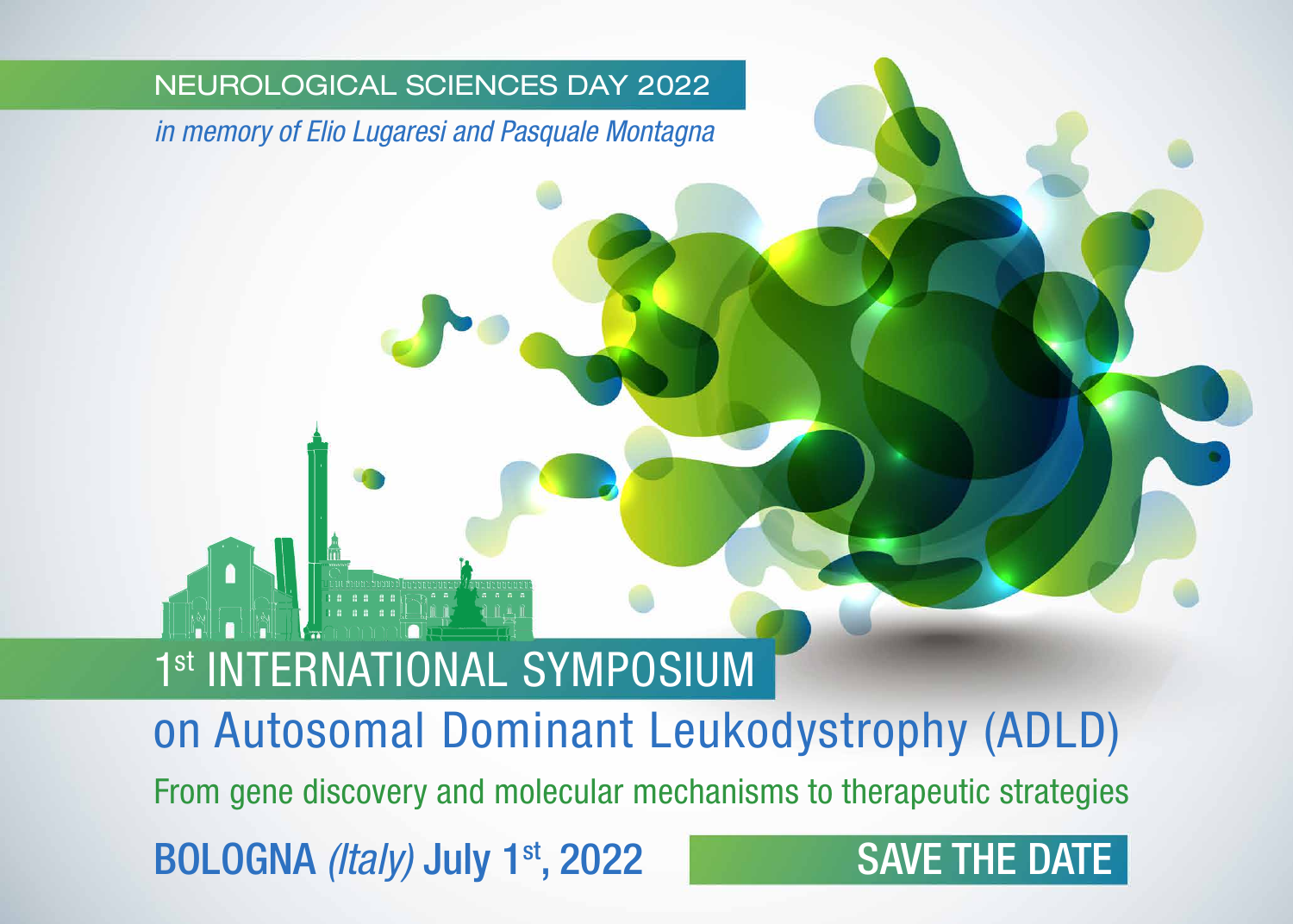#### Under the auspices of



## **PROGRAM**

2:00 pm Welcome addresses and introduction Pietro Cortelli, *Head of the Neurology School of Residency, University of Bologna* Lucia Manzoli, *Head of the Department of Biomedical and Neuromotor Science, University of Bologna* Raffaele Lodi, *Scientific Director of the IRCCS Institute of Neurological Sciences of Bologna*

#### **Lugaresi and Montagna Special**  Symposium Lecture  *Chairman: Pietro Cortelli*

2:15 pm Insights into cell type specificity in Autosomal Dominant Leukodystrophy (ADLD). Consequence for disease mechanisms and treatment strategies *Quasar S. Padiath, Department of Human Genetics, Graduate School of Public Health, University of Pittsburgh, PA (USA)* 

#### 1st SESSION

## GENETICS, CLINIC AND THERAPY

 *Moderators: Pietro Cortelli, Elisa Giorgio, Stefano Ratti*

3:00 pm From TAD disruption as the pathogenic mechanism to therapeutic options in Autosomal Dominant Leukodystrophy (ADLD) *Elisa Giorgio, Department of Molecular Medicine, University of Pavia (Italy)* 

3:20 pm Collaborative translational research toward Autosomal Dominant Leukodystrophy (ADLD) therapeutics

> *Margot Cousin, Center for Individualized Medicine and Department of Clinical Genomics, Mayo Clinic, Rochester, MN (USA)*

#### **Presidents**

Pietro Cortelli *University of Bologna (Italy)*  Lucia Manzoli *University of Bologna (Italy)* 

#### Scientific Committee

Elisa Giorgio *University of Pavia (Italy)* Stefano Ratti *University of Bologna (Italy)* 



3:40 pm Autosomal Dominant Leukodystrophy (ADLD) clinical findings

 *Giovanna Vaula, Department of Neuroscience, Neurology, University of Turin (Italy)*

- 4:00 pm Discussion
- 4:15 pm Coffee break



 *Moderators: Pietro Cortelli, Elisa Giorgio, Stefano Ratti*

- 4:40 pm The role of the astrocytes in Autosomal Dominant Leukodystrophy (ADLD) *Stefano Ratti, Department of Biomedical and Neuromotor Science, University of Bologna (Italy)*
- 5:00 pm Morphological evaluation of Autosomal Dominant Leukodystrophy (ADLD) postmortem Central Nervous System (CNS) *Marianna Bugiani, Department of Pathology, Amsterdam University Medical Centers, VU University, Amsterdam (The Netherlands)*
- 5:20 pm Discussion Conclusion
- 5:30 pm Final comments and acknowledgments *Pietro Cortelli, Head of the Neurology School of Residency of the University of Bologna (Italy)*
- 5:40 pm Guided tour of the "Luigi Cattaneo Wax Museum"